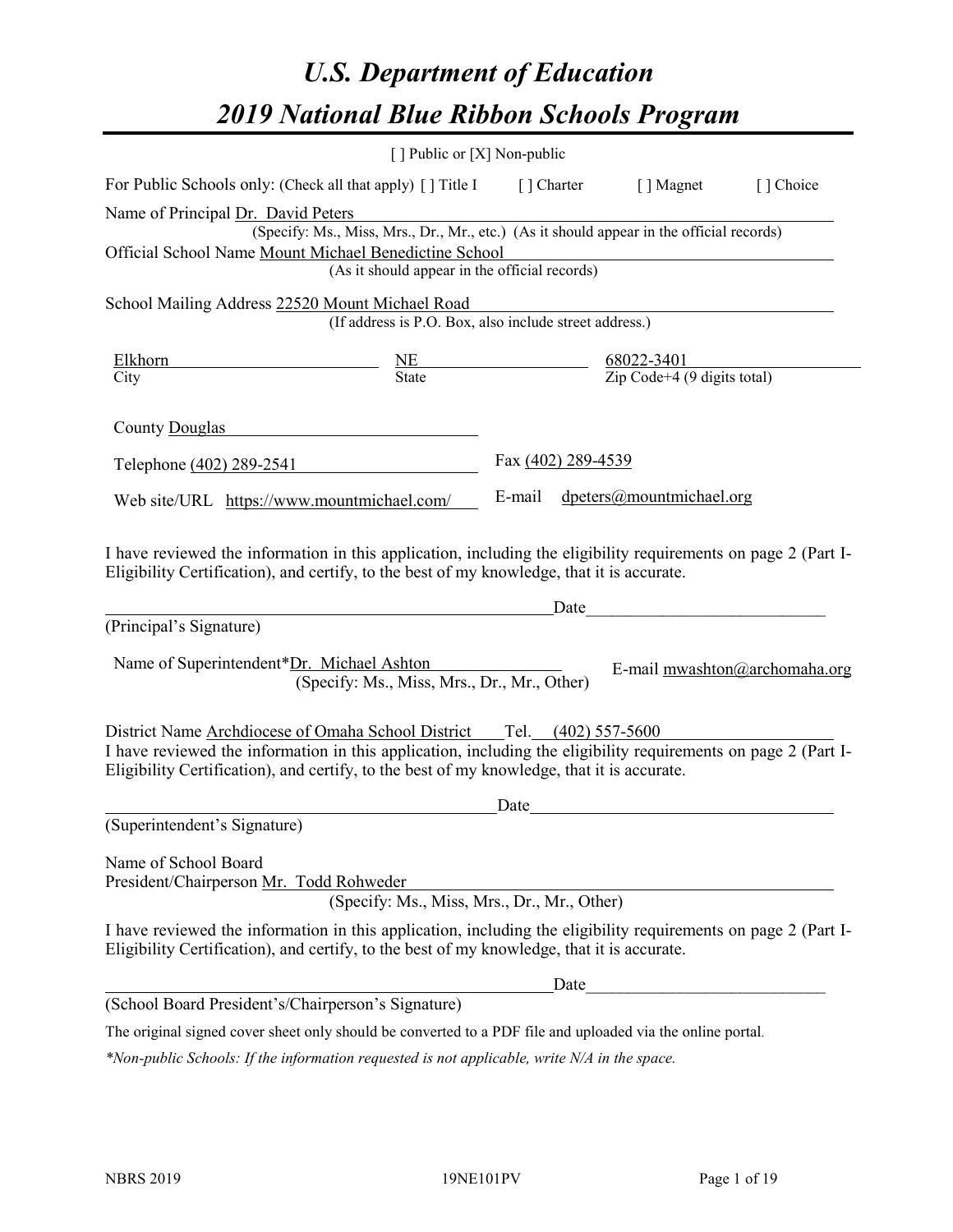# PART I – ELIGIBILITY CERTIFICATION

The signatures on the first page of this application (cover page) certify that each of the statements below, concerning the school's eligibility and compliance with U.S. Department of Education and National Blue Ribbon Schools requirements, are true and correct.

1. All nominated public schools must meet the state's performance targets in reading (or English language arts) and mathematics and other academic indicators (i.e., attendance rate and graduation rate), for the all students group, including having participation rates of at least 95 percent using the most recent accountability results available for nomination.

2. To meet final eligibility, all nominated public schools must be certified by states prior to September 2019 in order to meet all eligibility requirements. Any status appeals must be resolved at least two weeks before the awards ceremony for the school to receive the award.

3. The school configuration includes one or more of grades K-12. Schools on the same campus with one principal, even a K-12 school, must apply as an entire school.

4. The school has been in existence for five full years, that is, from at least September 2013 and each tested grade must have been part of the school for the past three years.

5. The nominated school has not received the National Blue Ribbon Schools award in the past five years: 2014, 2015, 2016, 2017, or 2018.

6. The nominated school has no history of testing irregularities, nor have charges of irregularities been brought against the school at the time of nomination. If irregularities are later discovered and proven by the state, the U.S. Department of Education reserves the right to disqualify a school's application and/or rescind a school's award.

7. The nominated school has not been identified by the state as "persistently dangerous" within the last two years.

8. The nominated school or district is not refusing Office of Civil Rights (OCR) access to information necessary to investigate a civil rights complaint or to conduct a district-wide compliance review.

9. The OCR has not issued a violation letter of findings to the school district concluding that the nominated school or the district as a whole has violated one or more of the civil rights statutes. A violation letter of findings will not be considered outstanding if OCR has accepted a corrective action plan from the district to remedy the violation.

10. The U.S. Department of Justice does not have a pending suit alleging that the nominated school or the school district, as a whole, has violated one or more of the civil rights statutes or the Constitution's equal protection clause.

11. There are no findings of violations of the Individuals with Disabilities Education Act in a U.S. Department of Education monitoring report that apply to the school or school district in question; or if there are such findings, the state or district has corrected, or agreed to correct, the findings.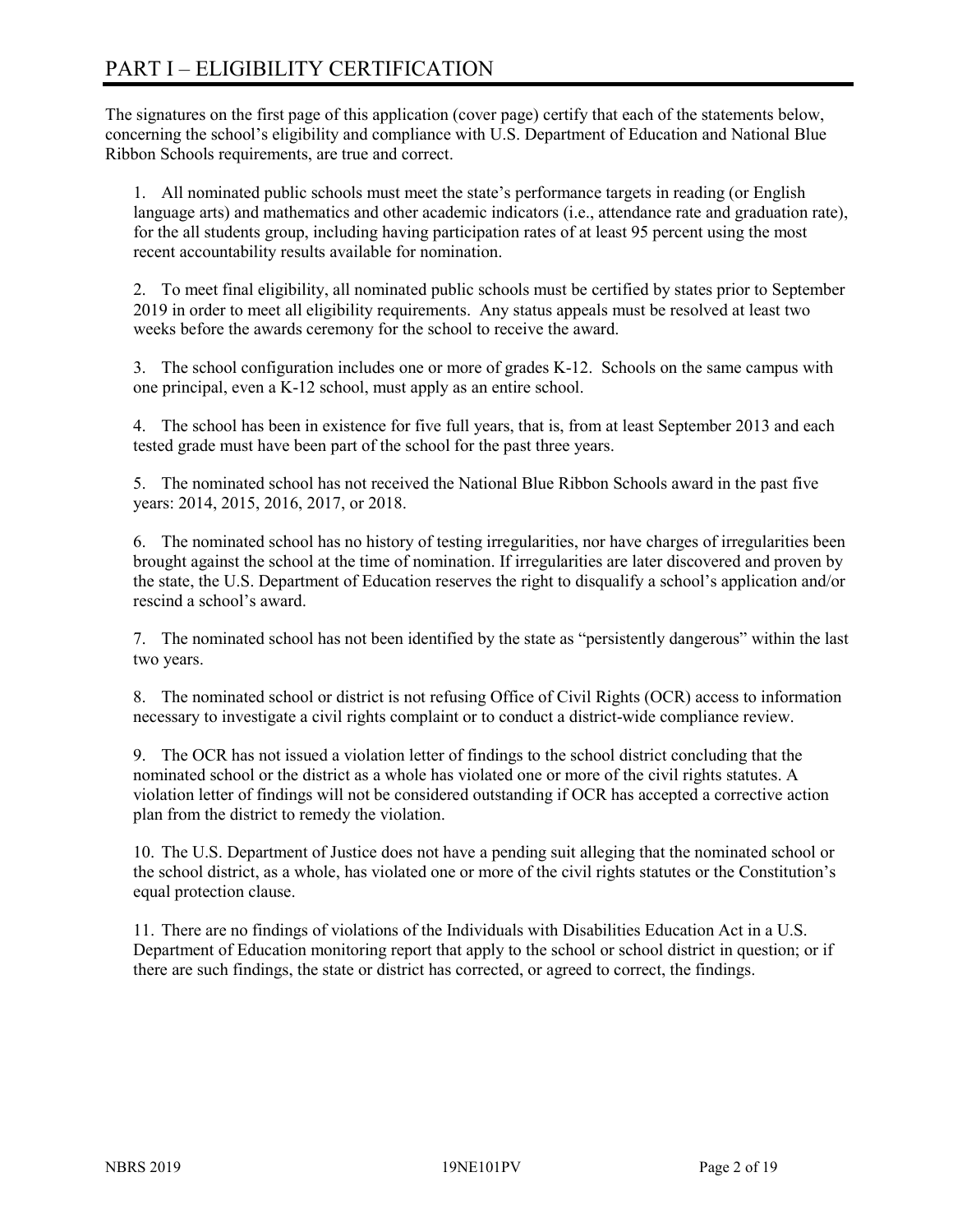## PART II - DEMOGRAPHIC DATA

#### **Data should be provided for the most recent school year (2018-2019) unless otherwise stated.**

**DISTRICT** (Question 1 is not applicable to non-public schools)

| -1. | Number of schools in the district<br>(per district designation): | $\underline{0}$ Elementary schools (includes K-8)<br>0 Middle/Junior high schools |
|-----|------------------------------------------------------------------|-----------------------------------------------------------------------------------|
|     |                                                                  | 0 High schools                                                                    |
|     |                                                                  | $0 K-12$ schools                                                                  |

0 TOTAL

**SCHOOL** (To be completed by all schools)

2. Category that best describes the area where the school is located:

[] Urban or large central city [ ] Suburban

[X] Rural or small city/town

3. Number of students as of October 1, 2018 enrolled at each grade level or its equivalent in applying school:

| Grade                           | # of         | # of Females | <b>Grade Total</b> |
|---------------------------------|--------------|--------------|--------------------|
|                                 | <b>Males</b> |              |                    |
| <b>PreK</b>                     | 0            | $\theta$     | 0                  |
| K                               | 0            | 0            | 0                  |
| $\mathbf{1}$                    | 0            | 0            | 0                  |
| $\mathbf{2}$                    | 0            | 0            | 0                  |
| 3                               | 0            | 0            | 0                  |
| 4                               | 0            | 0            | 0                  |
| 5                               | 0            | 0            | 0                  |
| 6                               | 0            | 0            | 0                  |
| 7                               | 0            | 0            | 0                  |
| 8                               | 0            | 0            | 0                  |
| 9                               | 64           | 0            | 64                 |
| 10                              | 58           | 0            | 58                 |
| 11                              | 61           | 0            | 61                 |
| 12 or higher                    | 54           | 0            | 54                 |
| <b>Total</b><br><b>Students</b> | 237          |              | 237                |

\*Schools that house PreK programs should count preschool students **only** if the school administration is responsible for the program.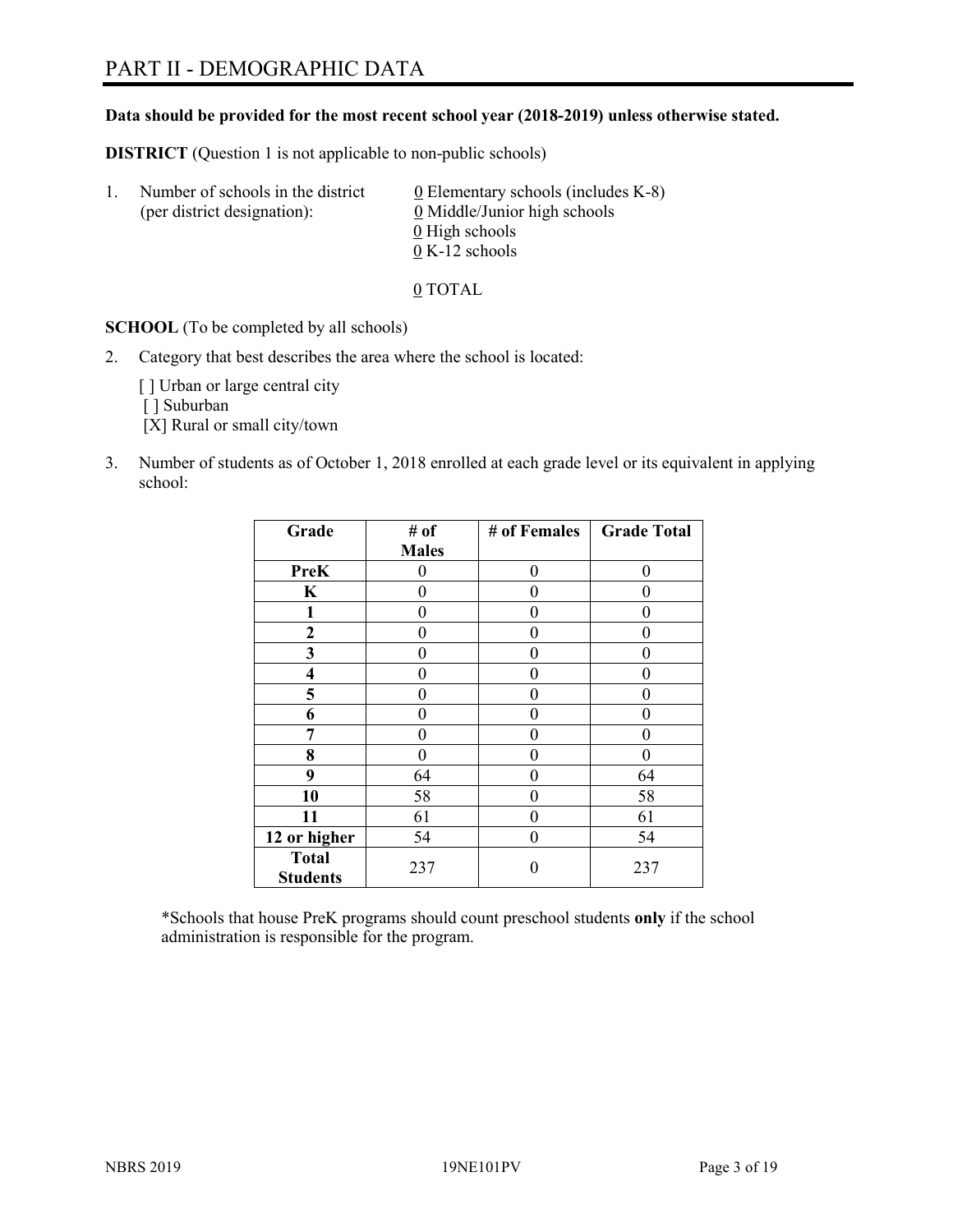the school (if unknown, estimate): 12 % Asian

4. Racial/ethnic composition of  $1\%$  American Indian or Alaska Native 4 % Black or African American 5 % Hispanic or Latino 1 % Native Hawaiian or Other Pacific Islander 77 % White  $0\%$  Two or more races **100 % Total**

(Only these seven standard categories should be used to report the racial/ethnic composition of your school. The Final Guidance on Maintaining, Collecting, and Reporting Racial and Ethnic Data to the U.S. Department of Education published in the October 19, 2007 *Federal Register* provides definitions for each of the seven categories.)

5. Student turnover, or mobility rate, during the  $2017 - 2018$  school year:  $3\%$ 

If the mobility rate is above 15%, please explain.

This rate should be calculated using the grid below. The answer to (6) is the mobility rate.

| <b>Steps For Determining Mobility Rate</b>    | Answer |
|-----------------------------------------------|--------|
| (1) Number of students who transferred to     |        |
| the school after October 1, 2017 until the    | 3      |
| end of the 2017-2018 school year              |        |
| (2) Number of students who transferred        |        |
| from the school after October 1, 2016 until   | 5      |
| the end of the 2017-2018 school year          |        |
| (3) Total of all transferred students [sum of | 8      |
| rows $(1)$ and $(2)$ ]                        |        |
| (4) Total number of students in the school as | 238    |
| of October 1, 2017                            |        |
| $(5)$ Total transferred students in row $(3)$ | 0.03   |
| divided by total students in row (4)          |        |
| $(6)$ Amount in row $(5)$ multiplied by 100   | 3      |

6. Specify each non-English language represented in the school (separate languages by commas):

| English Language Learners (ELL) in the school:   | $0\%$<br>0 Total number ELL |
|--------------------------------------------------|-----------------------------|
| Students eligible for free/reduced-priced meals: | $6\%$                       |
| Total number students who qualify:               |                             |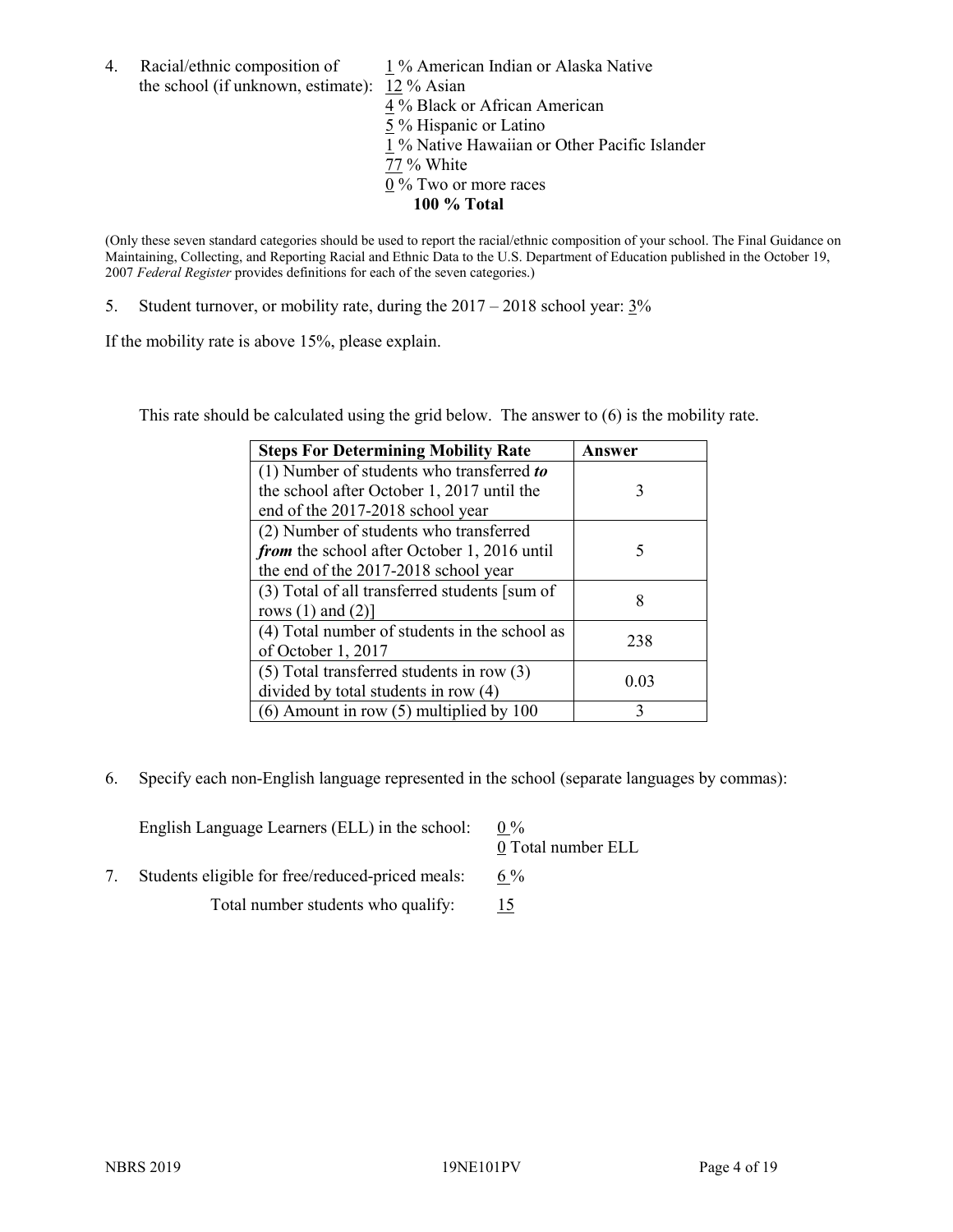0 Total number of students served

Indicate below the number of students with disabilities according to conditions designated in the Individuals with Disabilities Education Act. Do not add additional conditions. It is possible that students may be classified in more than one condition.

| 3 Autism                           | 0 Multiple Disabilities                 |
|------------------------------------|-----------------------------------------|
| 0 Deafness                         | 0 Orthopedic Impairment                 |
| 0 Deaf-Blindness                   | 0 Other Health Impaired                 |
| 0 Developmental Delay              | 13 Specific Learning Disability         |
| 0 Emotional Disturbance            | 0 Speech or Language Impairment         |
| $\underline{0}$ Hearing Impairment | 0 Traumatic Brain Injury                |
| 0 Intellectual Disability          | 0 Visual Impairment Including Blindness |

- 9. Number of years the principal has been in her/his position at this school:  $8$
- 10. Use Full-Time Equivalents (FTEs), rounded to nearest whole numeral, to indicate the number of school staff in each of the categories below:

|                                                                                                                                                                                                                              | <b>Number of Staff</b>      |
|------------------------------------------------------------------------------------------------------------------------------------------------------------------------------------------------------------------------------|-----------------------------|
| Administrators                                                                                                                                                                                                               | $\mathcal{D}_{\mathcal{A}}$ |
| Classroom teachers including those<br>teaching high school specialty<br>subjects, e.g., third grade teacher,<br>history teacher, algebra teacher.                                                                            | 22                          |
| Resource teachers/specialists/coaches<br>e.g., reading specialist, science coach,<br>special education teacher, technology<br>specialist, art teacher, etc.                                                                  | 5                           |
| Paraprofessionals under the<br>supervision of a professional<br>supporting single, group, or classroom<br>students.                                                                                                          | 0                           |
| Student support personnel<br>e.g., school counselors, behavior<br>interventionists, mental/physical<br>health service providers,<br>psychologists, family engagement<br>liaisons, career/college attainment<br>coaches, etc. | $\mathfrak{D}_{1}^{(1)}$    |

11. Average student-classroom teacher ratio, that is, the number of students in the school divided by the FTE of classroom teachers, e.g.,  $22:1$  11:1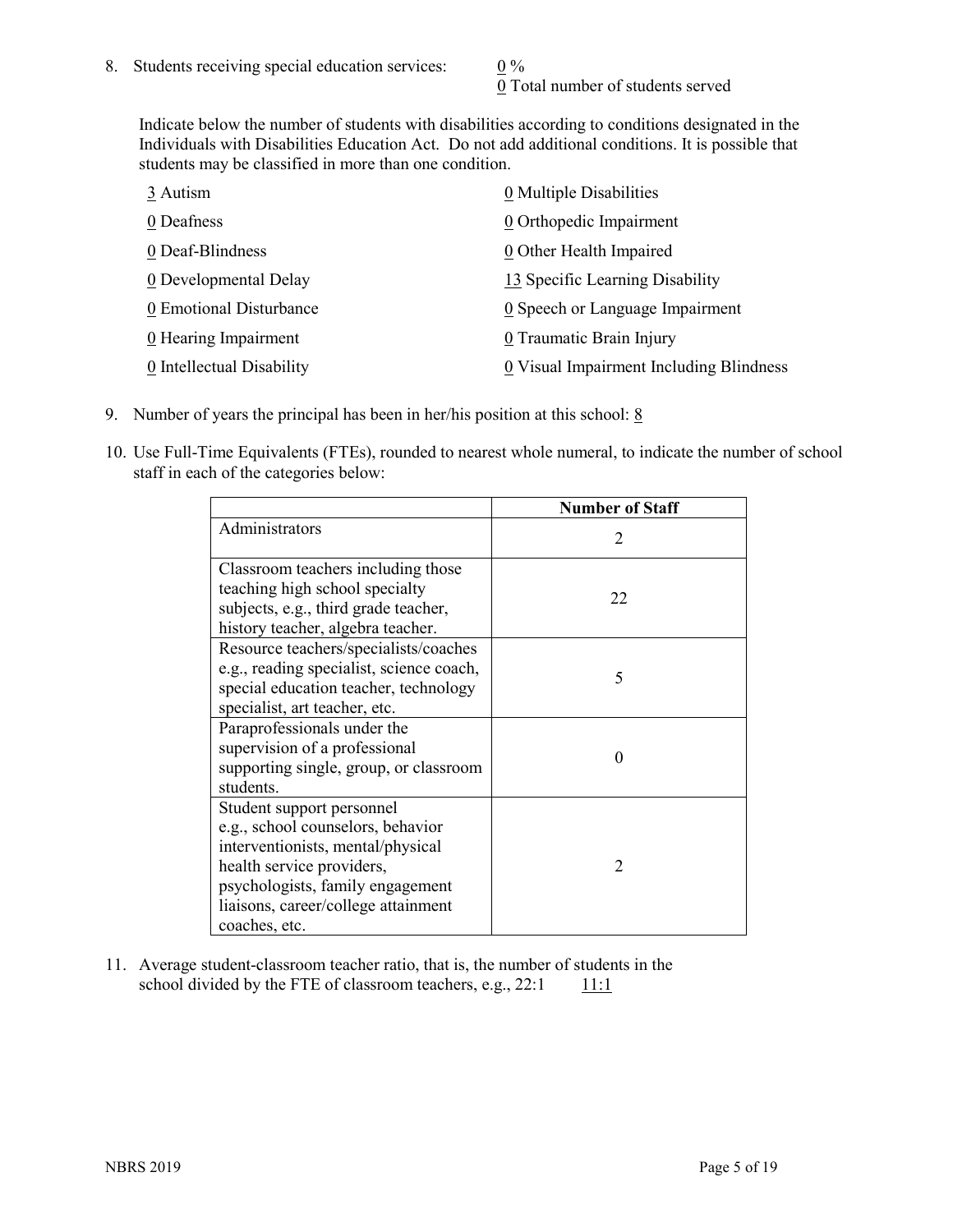12. Show daily student attendance rates. Only high schools need to supply yearly graduation rates.

| <b>Required Information</b> | 2017-2018 | 2016-2017 | 2015-2016 | 2014-2015 | 2013-2014 |
|-----------------------------|-----------|-----------|-----------|-----------|-----------|
| Daily student attendance    | 98%       | 98%       | 98%       | 98%       | 98%       |
| High school graduation rate | l00%      | $00\%$    | $00\%$    | $100\%$   | $100\%$   |

#### 13. **For high schools only, that is, schools ending in grade 12 or higher.**

Show percentages to indicate the post-secondary status of students who graduated in Spring 2018.

| <b>Post-Secondary Status</b>                  |                                |
|-----------------------------------------------|--------------------------------|
| Graduating class size                         |                                |
| Enrolled in a 4-year college or university    | $100\%$                        |
| Enrolled in a community college               | 0%                             |
| Enrolled in career/technical training program | $0\%$                          |
| Found employment                              | 0%                             |
| Joined the military or other public service   | 0%                             |
| Other                                         | $\gamma$ <sup>o</sup> / $\sim$ |

14. Indicate whether your school has previously received a National Blue Ribbon Schools award. Yes X No

If yes, select the year in which your school received the award. 2012

15. In a couple of sentences, provide the school's mission or vision statement.

Mount Michael Benedictine School is a Catholic college preparatory residential/day high school rooted in Benedictine values. Students develop holistically through comprehensive curriculum and communal experience.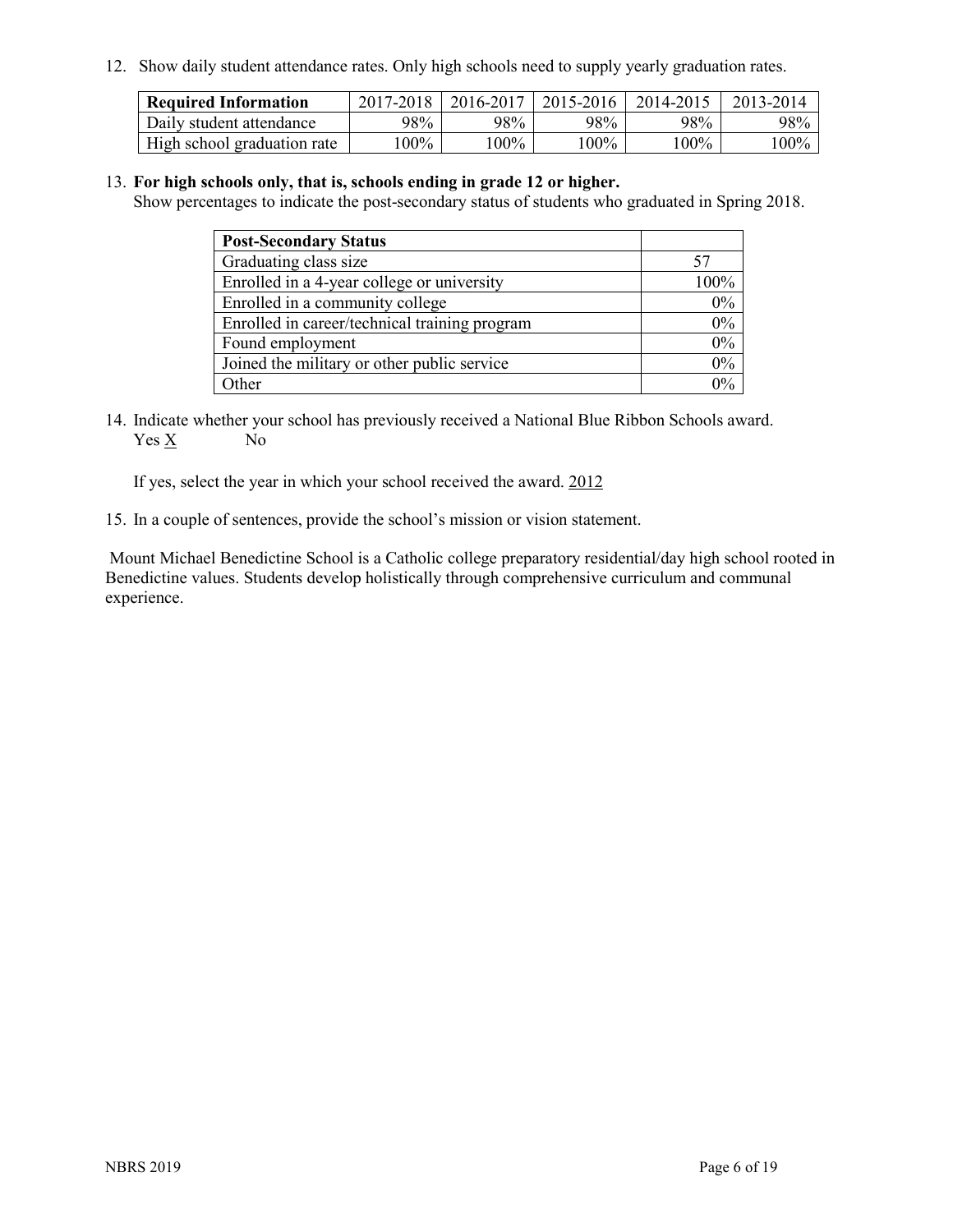## PART III – SUMMARY

Mount Michael Benedictine School (MMBS) is an all-boys ninth through twelfth grade secondary boarding and day school located on 440 acres just outside of Elkhorn, Nebraska (estimated population in 2005 was 8,100), a rural community within Douglas County. MMBS serves young men from the surrounding community and throughout the metropolitan area of Omaha, Nebraska, as well as students from across the country and around the world. Since the 2017 school year, there have been eleven different countries represented among the student body: Australia, Belgium, China, Egypt, Hungary, Japan, Mexico, Nigeria, South Korea, Spain, and Vietnam. The school's diversity increased from 10% non-Caucasian students in 2012 to over 23% in 2018.

The mission of MMBS is to provide a Catholic college preparatory education rooted in the values of St. Benedict. The institution was founded in 1956 as St. John Vianney, a minor seminary founded in the Archdiocese of Omaha. Due to declining numbers, the seminary changed its mission in 1970 to become a college preparatory all-boys boarding school. A day-student program was added in the early 2000s. Currently, 64% of students are boarding and 36% are day students. In 2018, the school year opened with 237 students, one of the highest enrollments in the school's history, marking a 10% increase in enrollment since 2012.

The staff of MMBS consists of 18 full-time teachers and 12 part-time teachers; of these, 75% hold advanced degrees. The teaching staff is 23% religious and 77% secular. All teach within their subject-area disciplines. The school is supported by staff in admissions, counseling, and residential life as well as the business office, advancement department, kitchen, and maintenance.

MMBS seeks to provide challenging coursework across the curriculum. Since 2012, the curriculum has expanded to include Forensic Science, Organic Chemistry, Honors Calculus I and III, Nebraska History, Sociology, and Advanced Placement (AP) Psychology. Our AP scores have increased consistently since 2012, with the percentage of students earning a score of 3 or higher rising from 71% in 2012 to an amazing 87% in 2016. Our current ACT average is the highest in school history. One unique attribute that contributes to students' academic success is nightly study hall, held from 7:30-9:00 p.m. and proctored by residential deans. This study hall is mandatory for boarding students, and day students are asked to replicate the experience at home. Establishing this routine leads students to success in college, which 100% of graduates attend.

MMBS programs develop the entire student. Alongside strong academic programs, MMBS offers a variety of extracurricular activities. Our relatively small student body provides students the opportunity to participate in many activities throughout the year. Sports include cross country, football, tennis, basketball, wrestling, swimming, soccer, track and field, and baseball. Other activities include speech and theater, student council, mock trial, trap shooting, robotics, slam poetry, IT club, journalism, National Honor Society, choir, and band. Since it formed in 2012, the academic decathlon team has been among the top in the state, winning the all-class state championship in 2016-17, the first time in Nebraska Academic Decathlon history, that a small school finished first in the entire state. The team went on to compete at nationals in Madison, Wisconsin, finishing third in their division. MMBS also has a successful robotics team, who competed in nationals in Louisville, Kentucky in 2017. Among 500 teams from across the nation, MMBS was one of only seven that went undefeated. The team went on to the world competition in China in August of 2017.

Students have the opportunity for spiritual growth by joining the Men of Benedict or Oblates of St. Benedict. Students are also encouraged to take on roles in worship, such as choir members, lectors, or ministers of Eucharist. Students are responsible for completing service hours each year, including community outreach at local retirement facilities, grade schools, and a pantry and food distribution center.

In 2012, MMBS was recognized as a National Blue Ribbon School (NBRS). Upon receiving this award, we immediately incorporated the NBRS logo into our communications, including emails, letterhead, advertisements, and recruiting materials. The NBRS flag hangs in our gymnasium, and the symbol is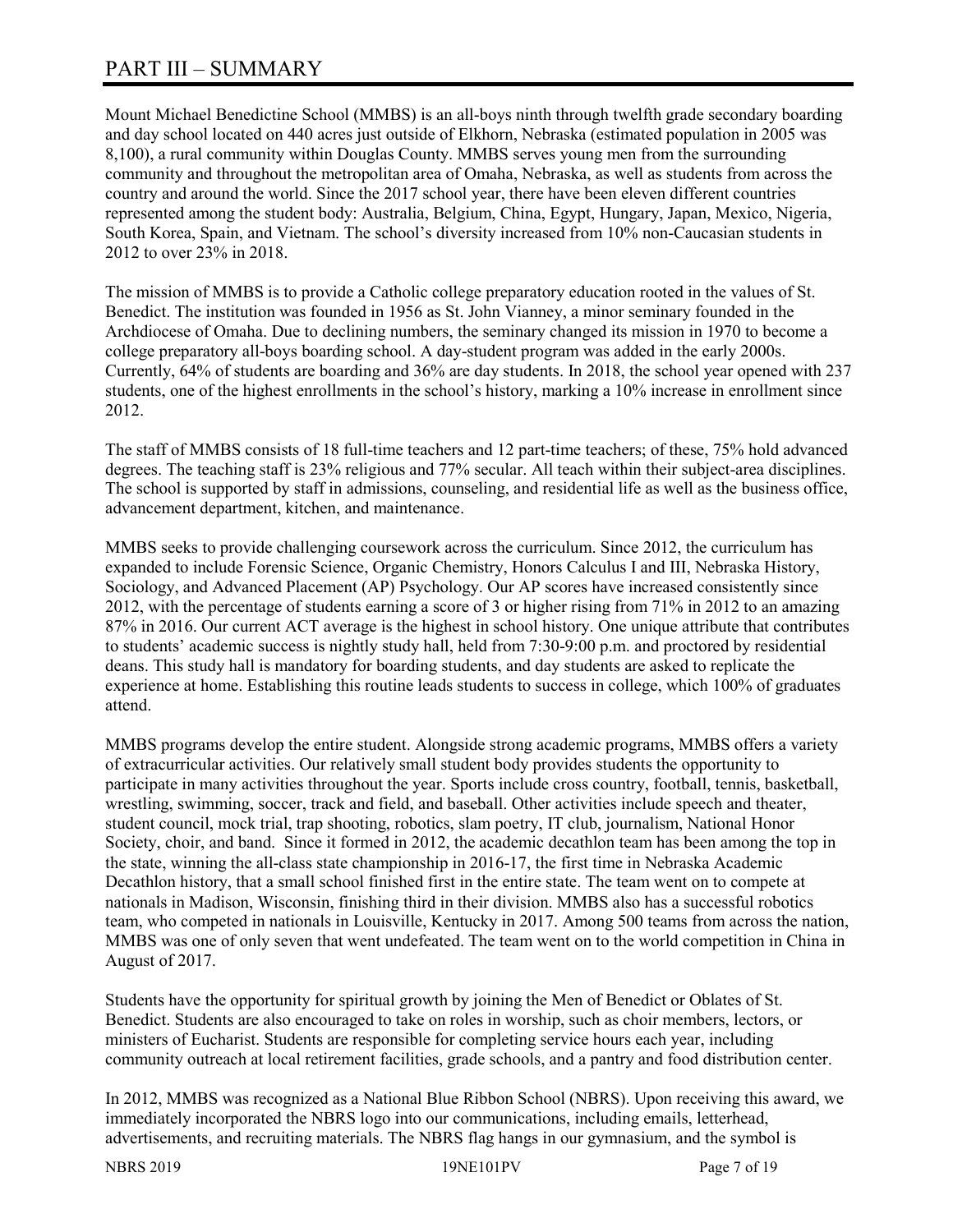displayed in other highly visible places like faculty jackets, classroom placards, banners on campus light poles, and signage on the football press box. This recognition generated an incredible amount of pride from our students, parents, staff, faculty, and monastic community and had a powerful impact on recent fundraising for a brand-new science, technology, engineering, and math (STEM) building. Beginning in January 2018, MMBS started holding classes in the new David "DJ" Sokol Learning for Life Building. The 35,000-square-foot building houses state-of-the-art classrooms in mathematics, engineering, science, English, world language and social studies as well as two computer/technology labs and a media center. Raising \$10 million in donations for this facility was undoubtedly enhanced by the prestige of the NBRS recognition.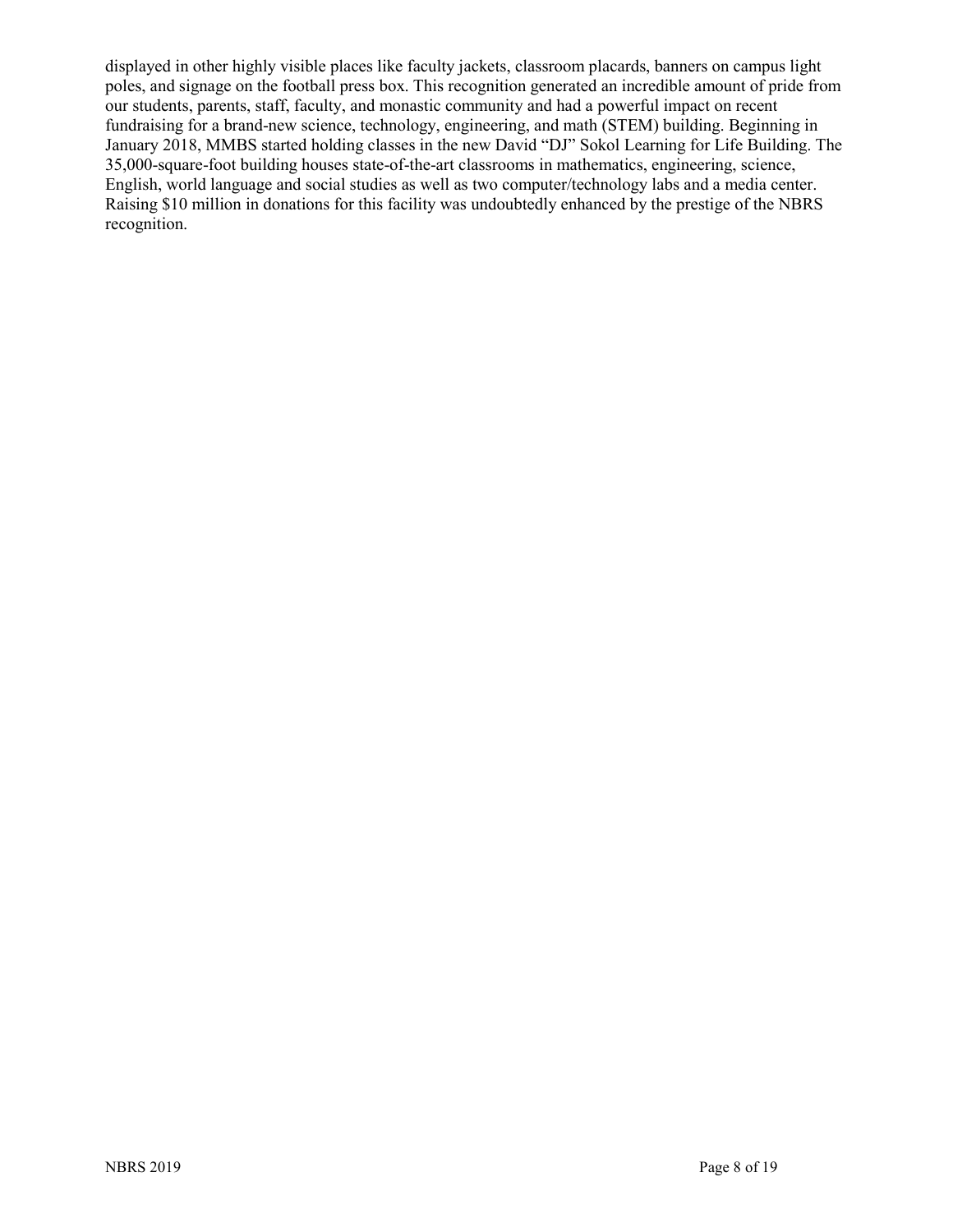#### **1. Core Curriculum:**

#### **1a. Reading/English language arts:**

The English language arts curriculum includes the following courses: English I, English II, English III, English IV, AP English Language and Composition, and AP English Literature and Composition. The English curriculum also includes Speech I and elective courses in Writing and Advanced Speech. As a core area, English language arts emphasizes the essential standards of the Archdiocese of Omaha, which are: inquiry, connection, structure, creation, and presentation. Within these standards, the MMBS department focuses on learning objectives in literature/reading, vocabulary, writing, research, and grammar/mechanics.

English I (freshmen) and English II (sophomores) are designed for students of all levels of ability, and build basic skills such as writing five-paragraph essays, using MLA citation, and identifying elements of grammar. The juniors and seniors are split into sections based on reading and writing skills, juniors between American Literature and AP English Language and Composition, and seniors between British Literature and AP English Literature and Composition. Each of the AP courses covers the content area (American or British literature) along with the AP curriculum set forth by the College Board.

Instructional strategies accommodate students of different interest levels and abilities, especially since English I and II are grouped by grade level, not ability. Discussion, lecture, and group work are common instructional methods, with a variety of discussion formats used to encourage student involvement. Literature is selected to engage and challenge readers of different levels, with more difficult texts used in the AP courses. Formal and informal writing assignments allow assessment of understanding and evaluation of writing skills. The results of the MMBS writing assessment, taken by all students each spring, allow teachers to identify students in need of additional support. Students revise their writing through peer review and teacher feedback, promoting individual improvement.

#### **1b. Mathematics:**

The mathematics curriculum is made up of the following courses: Algebra I, Geometry, Algebra II, College Algebra/Trigonometry, Pre-Calculus, Honors Calculus, AP Calculus, and Honors Calculus III. In mathematics, the foundational areas are problem solving, reasoning, operations, and making conclusions; essential standards are measurement, computation, number sense, geometry and spatial concepts, data analysis, and algebra concepts.

Algebra I and Geometry courses employ Khan Academy, GeoGebra, and group work as well as lecture. These strategies especially help freshmen adjust to MMBS expectations. Khan Academy prepares students for distance learning and submitting documents/assessments digitally. This website allows students to watch videos or get hints about their work outside of the school day. GeoGebra is software that allows students to investigate the properties of shapes. Throughout their investigations, a writing component is applied in which students are asked to put into words what properties are being shown and why.

Course placement for incoming students is based on ability rather than grade level to promote achievement; this is determined through transcripts and entrance/placement exams. Except for students showing readiness for higher-level classes, all sophomores take Algebra II to reinforce their algebraic skills. Two levels of calculus are offered, which prepares students for AP exams, thereby giving options to high achievers. Students in each course are held to the same learning objectives, and teachers work with students individually or in small groups before, after, or during the school day.

MMBS mathematics courses promote student excellence through problem-based learning. Students apply acquired knowledge through formative assessments throughout the lectures. Summative assessments occur after a group of sections and at the end of each chapter. Each semester, students take a benchmark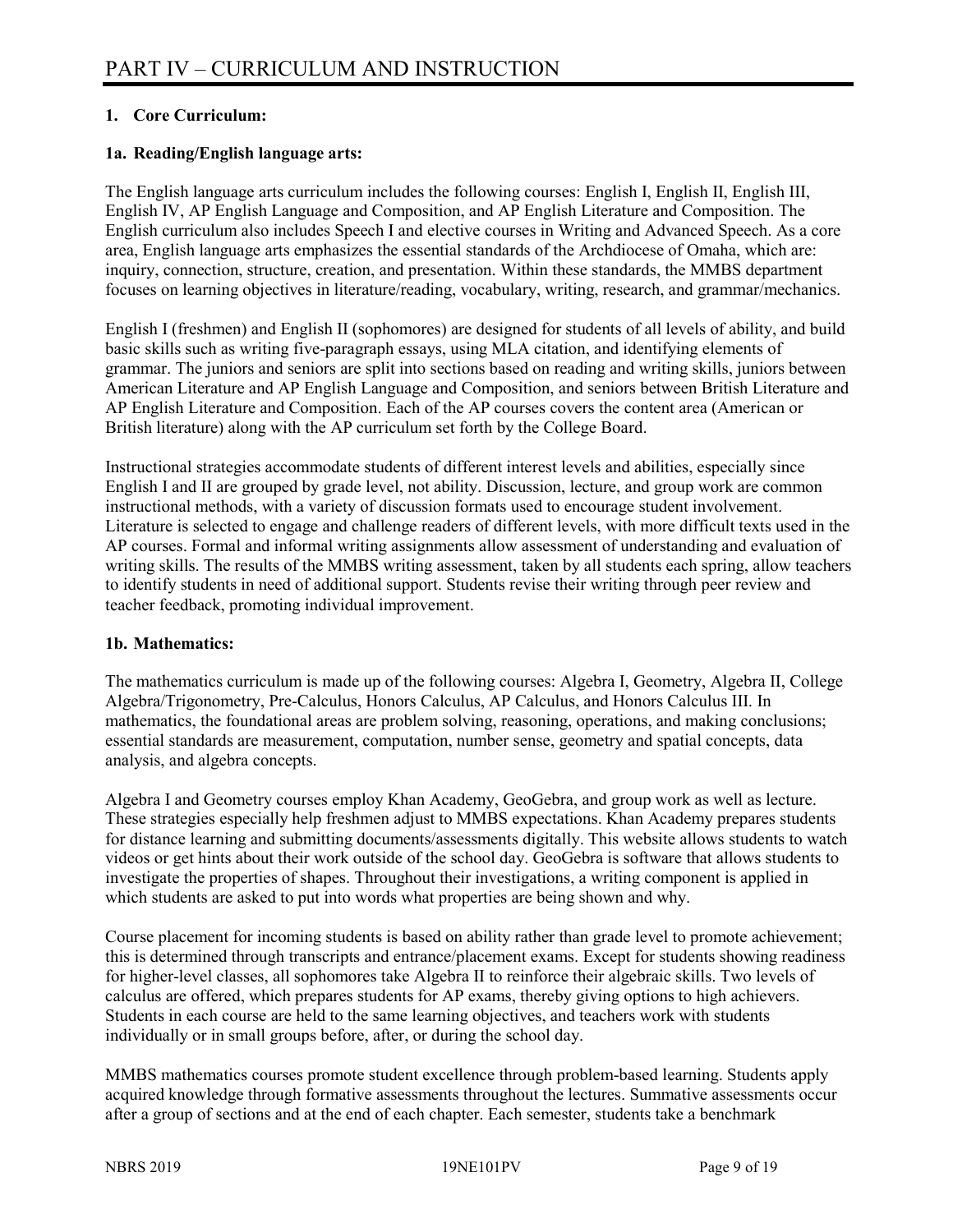assessment over that semester's material. After students have completed Algebra and Geometry, they take a criterion-referenced examination.

#### **1c. Science:**

The courses offered through the science curriculum are: Biology, Chemistry, Physics, Anatomy and Physiology, Forensic Science, AP Biology, AP Chemistry, Honors Physics, Environmental Science, and Honors Organic Chemistry. Science is composed of three main subject areas (biology, chemistry, and physics) into which foundational skills are organized. Biology students develop scientific processing skills, laboratory techniques, and an understanding of the fundamental principles of living organisms. Chemistry students learn the basics of the atomic model, chemical bonding, nomenclature, the mole concept, and the chemical and physical aspects of substances in literature and laboratory work. Physics students are introduced to the four major topics in modern physics: mechanics, thermodynamics, electricity and magnetism, and quantum mechanics.

MMBS science courses promote student excellence through problem-based learning. Students apply acquired knowledge to solve problems presented through lecture, tests, and projects, demonstrating their grasp of the material. Students in each course are held to the same learning objectives; struggling students have the option to work with teachers before, after, or during the school day. Additionally, after-school group study sessions are offered.

All science courses utilize assessments containing multiple choice, matching, and true/false questions as well as long answer questions to ensure students can articulate science concepts in writing. Faculty use direct and indirect instructional strategies (e.g. inquiry-based learning, laboratory investigations, and computer-based modelling/data analysis). In all MMBS science classes, students are engaged in hands-on learning tasks at least 20% of a given week. Laboratories are selected to ensure students build essential skills as they progress through the science curriculum. Additionally, many laboratory assignments are problemdriven to address the ever-growing need for students to use critical thinking skills.

#### **1d. Social studies/history/civic learning and engagement**

In social studies, the following courses are offered: World History, U.S. Government/Economics, U.S. History, AP U.S. History, European History, AP European History, AP Psychology, Sociology, Nebraska History, and World Religions. The curriculum is designed to introduce students to politics, economics, culture, and history throughout the world. Students develop skills to be successful in any social studies classes in college, such as research, document analysis, argument development, and writing.

Instruction consists mainly of lecture and discussion. American Government and U.S. History incorporate discussions of current events to help students develop a working knowledge of government and participation as active citizens. All classes require written responses/essays, research, and document analysis. Peer teaching/tutoring and one-on-one collaboration with teachers help students progress in their writing abilities. Critical analysis is another crucial skill fostered through examination of primary sources (documentary/pictorial material, political cartoons, maps, and artwork). Students are also exposed to historical interpretations from various authors, examining differences in historical perspectives over time.

Documents including maps, charts, political cartoons, historian opinions, and excerpts from historical documents are used to engage and challenge students of different levels, with a higher level of difficulty in the AP courses. Written assignments allow assessment of understanding and evaluation of writing skills. In all classes a variety of writing is assessed, including short answer, long essay, and document-based questions. Results from the MMBS writing assessment allow teachers to identify students in need of additional support. Students revise their writing through peer review and teacher feedback, promoting individual improvement. The AP Score Planning Report is also used to improve student performance. The data breaks down student's performance on each category of the AP exam and is used by teachers to pinpoint skills that need improvement from year to year and historical time periods that need additional coverage in class.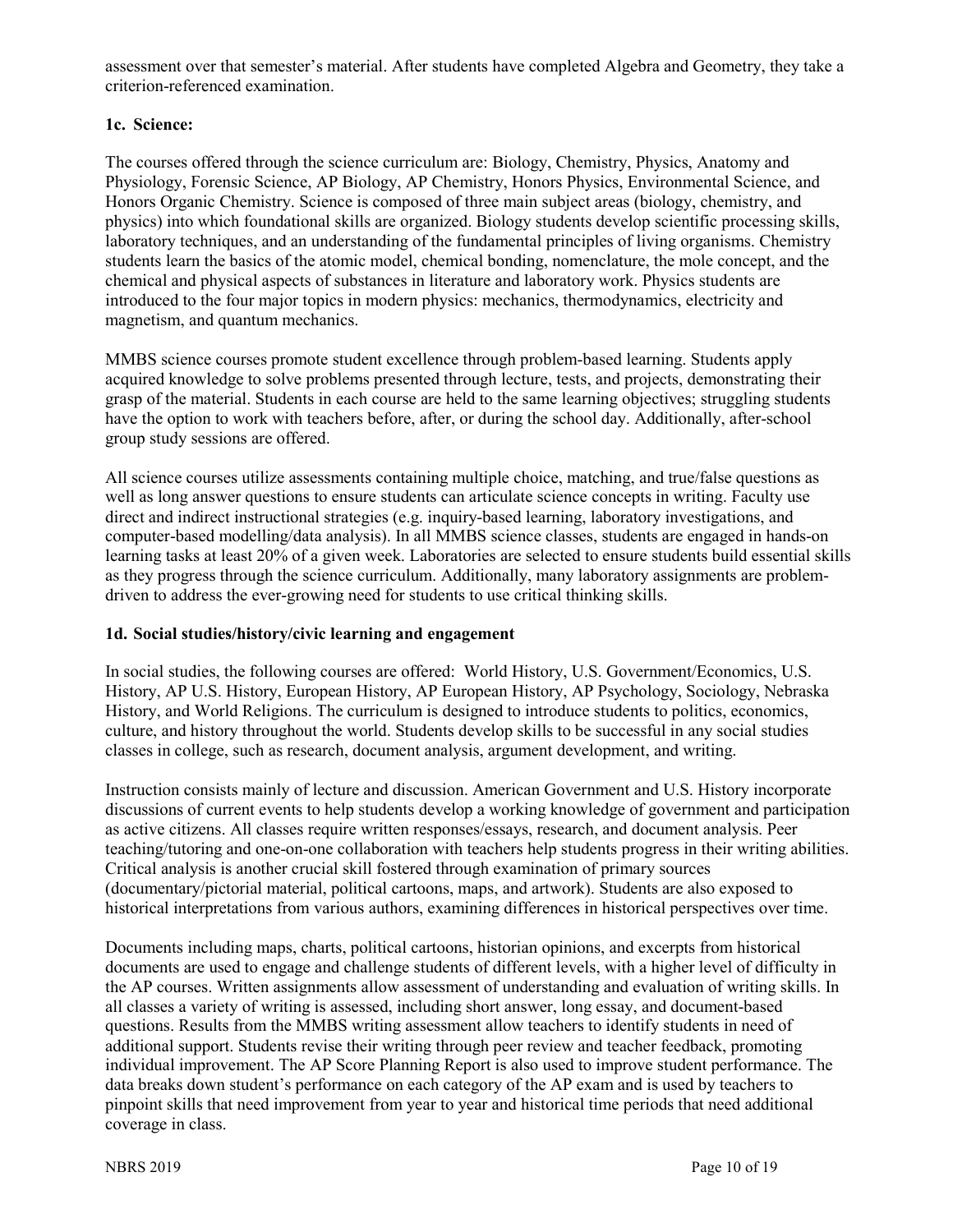#### **1e. For secondary schools:**

MMBS has one of the highest standardized test score averages in the state of Nebraska. The core curriculum connects fundamental concepts of each subject area to the essential skills that colleges look for. The fact that 100% of MMBS graduates go onto higher education is a testament to the college-readiness aspect of the curriculum. This has resulted in many students entering higher education with advanced skills. As students progress, they are offered more challenging courses. MMBS offers nine AP courses taught across the curriculum, along with advanced honors courses in order to meet the needs of high-performing students.

#### **1f. For schools that offer preschool for three- and four-year old students:**

#### **2. Other Curriculum Areas:**

Arts. MMBS offers elective classes in the visual and performing arts. Art I, II, III, and IV emphasize painting, drawing, sculpture, woodworking, and other forms of traditional art making, as well as art history as it relates to their various projects. Band and choir are courses that allow students to develop musical skills and give them opportunities to perform at various events and concerts throughout the school year. MMBS also offers an introduction to theater class, which is complemented by play productions in the fall and spring. Many students begin these courses in their freshman year and continue all four years.

Physical Education/Health/Nutrition. The study of physical education and health is an integral part of educating the whole person. Physical Education/Health I is required in ninth grade, and Physical Education/Health II is an elective class for tenth through twelfth graders. Strength and conditioning is also an elective offered to tenth through twelfth graders. The physical education curriculum concentrates on all areas of physical development. Classes stress the importance of student participation, respect, sportsmanship, safety, and goal setting while learning and performing lifelong skills. Through exposure to a wide variety of activities, students learn the importance of making educated decisions to achieve and maintain a healthy lifestyle. In conjunction with physical education, the health curriculum teaches students to evaluate life decisions, proper nutrition, congenital and transmissible diseases, and other areas of concern in health. Students also research topics of health concern as they relate to the public and individuals. Community resources are used to help educate the students on issues that are affecting teens in today's world.

Foreign Languages. MMBS offers four years of French and Spanish. All students are required to take two years of foreign language to meet the minimum foreign language requirement of most colleges to which they apply. The foreign language department extensively employs the five skills required by national, state, and diocesan guidelines: communication, culture, connections, comparisons and communities. These five skills permeate the foreign language curriculum to develop, improve, and balance the skills required for the AP exam: reading, writing, speaking, and listening. MMBS has designated the third and fourth year of foreign language as honors courses to meet the diverse needs of students' future college choices.

Technology. MMBS offers multiple technology and computer science courses to all grades levels which support students' essential knowledge, skills, and abilities for undergraduate curriculum after graduation. There are two required courses and two electives. Courses include computer applications, computer science, robotics, and cyber security fundamentals, a new course offering in the 2015-16 academic year. In 2018- 2019 engineering courses were added. The required courses, computer applications and computer science, focus on basic computing skills ranging from using spreadsheets to managing data and programming basic apps. One elective, cyber security fundamentals, is a dual enrollment course that gives students an overview of field of cyber security, focusing on several components of advanced computer science. Robotics covers principles which include constructing a rudimentary robot, adding sensors and other tools, and developing an understanding of basic and advanced programming.

NBRS 2019 Page 11 of 19 Library/Media. Ninth graders are given an orientation to the library, covering circulation procedures along with how to use the catalog interface, create an account, and use certain library applications. They are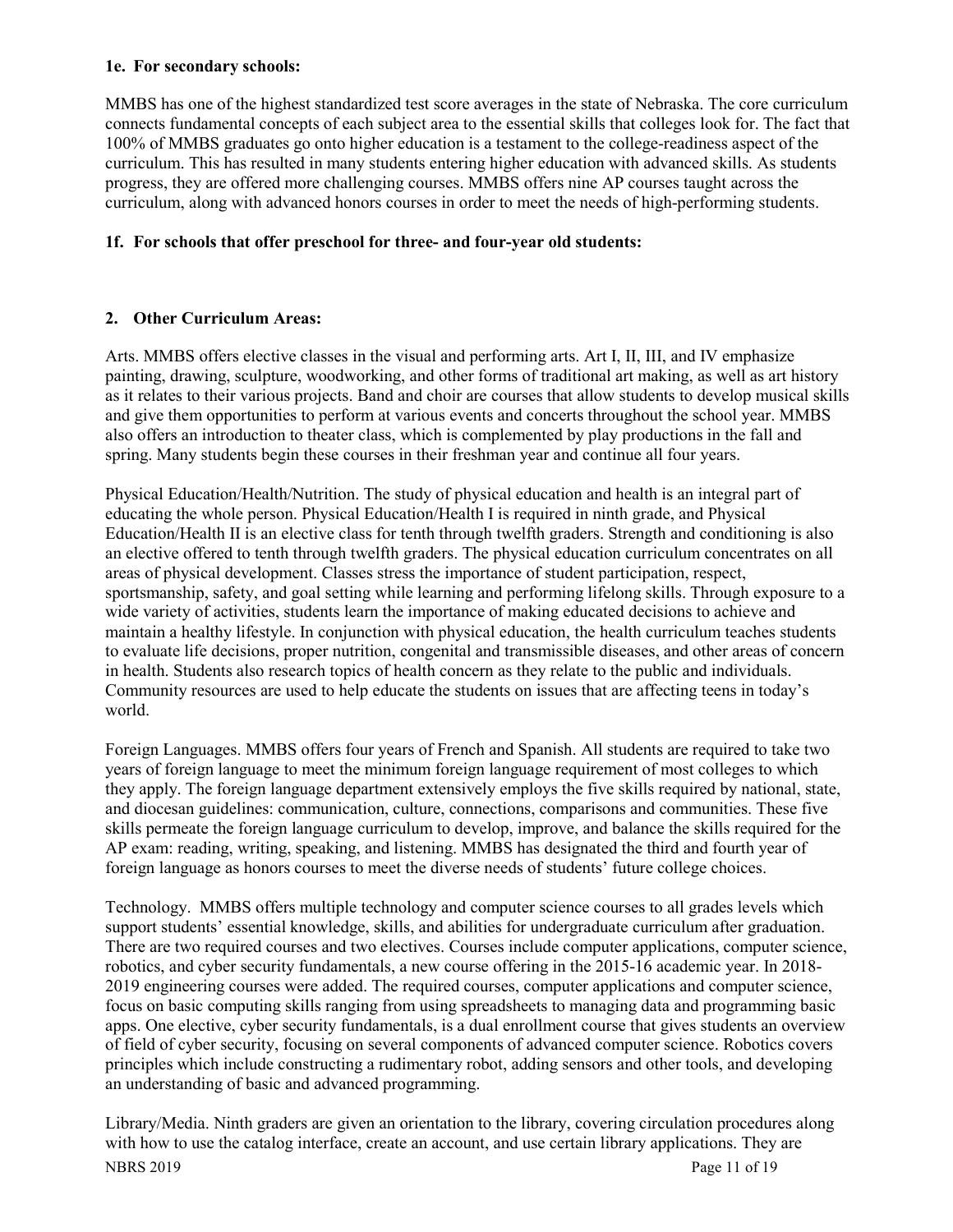introduced to research databases and eBook use and access. In eleventh grade, students utilize library resources to write research papers. The collection development of print and digital resources is driven by curriculum needs for research projects, classroom assignments, and personal interests of independent learners. The MMBS library provides fiction and non-fiction to support the interests of independent readers. Studies have shown that there is a close correlation between reading and academic performance.

Additional Curriculum Program: Theology. Theology classes are required for all students and are included in the nine-period schedule. The academic focus is on developing a deeper understanding of the Roman Catholic theology as well as encouraging personal faith. Teachers supplement course textbooks with scripture, online theology sources, videos, spiritual novels/books, news articles, and current events. Teachers encourage class discussion, debate, and skits to display student understanding of theological concepts. This allows the teachers to assess student understanding and intervene with clarification when needed.

#### **3. Special Populations:**

MMBS takes special care to provide instructional and academic support within its rigorous curriculum. Students are assessed as eighth graders and those scores, along with their application file, assist with identifying students who will likely need academic interventions. These students are monitored closely during their first year at MMBS and meet with a school counselor to discuss progress. Teachers are made aware of students with identified learning differences and are given an opportunity to discuss classroom interventions in a team setting. While curriculum is not modified, preferential seating, peer support, and alternate testing are just some examples of classroom interventions that are used. Students with low grades or test scores are assigned to extra study time proctored by a school counselor with peer tutors available to help them. Residential deans meet weekly with administration to discuss academic concerns and students performing below grade level. Students who earn low semester grades are assigned an academic advisor for the following semester whom they meet with weekly to monitor and encourage progress.

In mathematics, course placement for incoming students is based on ability rather than grade level for their freshman year. While the majority of students take the same courses sophomore year, students are offered some flexibility in upper-level math courses based on their abilities and post-secondary goals. In other content areas, students are mostly grouped by grade level; however, much effort is made to ensure that individuals can be successful. Early on, teachers identify students who struggle and work individually with the students to help them perform at an acceptable level. Teachers make sure the counseling department, administration, and residential deans are aware of those who are struggling academically. Teachers also offer after-school study sessions to help students prepare for tests.

English language learners generally come from our international student population. Their language proficiency is assessed prior to admission to MMBS. However, we still offer interventions for those who need support such as a writing elective course that allows them to work individually with a certified English teacher on reading and writing fluency. These students are allowed to use translation devices to help initially, if need be, but are strongly encouraged to communicate with teachers and peers in English.

A variety of assessment strategies are used to capitalize on the individual strengths that students have as well as to help them gain skills in their weaker areas. Formal and informal writing assignments allow assessment of understanding and evaluation of writing skills. In addition to standard formative and summative assessments, students are often evaluated through creative expression, presentation, and written and verbal responses. Teachers utilize the results of these assessments to implement changes to instruction as needed.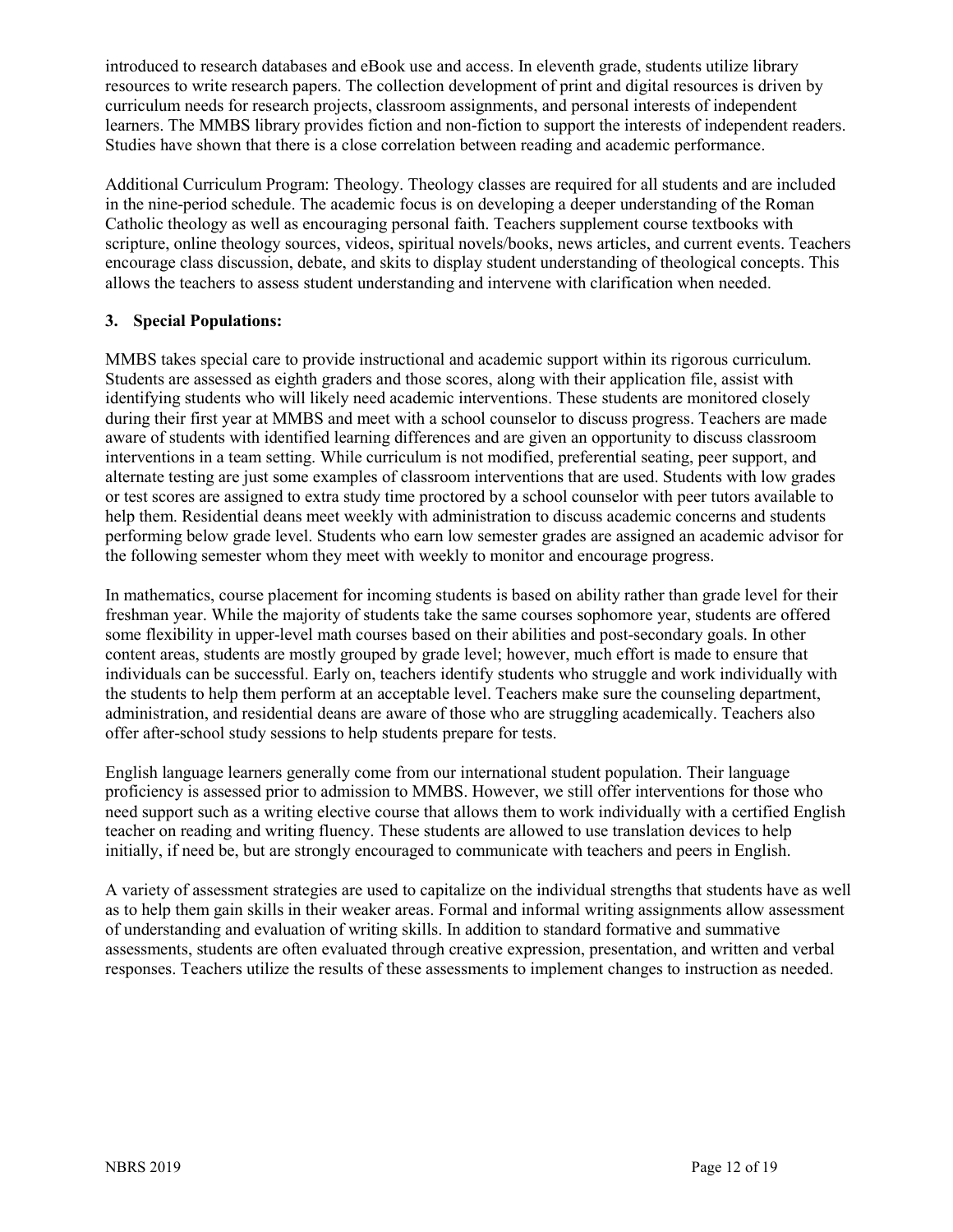#### **1. School Climate/Culture:**

The culture of MMBS is established in two main ways. The first is through the presence of a viable monastic community (religious order) that lives on campus, six of whom work within the school. The second way is through the five Benedictine values of community, hospitality, integrity, moderation, and service. These values are modeled to the students by the faculty, staff, and monastic community. Through these cornerstones, the school's culture sets MMBS apart from other religious order schools.

From the time a student applies to MMBS to the time he graduates, the college preparatory standards are supported by the Benedictine value of community. Student leaders help us communicate these standards by traveling with our admissions staff to local Catholic grade schools. Boarding and day students are supervised by a residential dean, who becomes a supportive point of contact and a significant role model for the students. Many of the deans are former students who understand, value, and uphold the unique culture of MMBS. There is one school counselor on site dedicated to working directly with all incoming students. This counselor keeps track of students' grades, extracurricular activities, and parent communication. The small class sizes at MMBS enable the staff to work with each student individually, which is important to educating the entire student.

Each faculty member plays an important part in the administration and culture of the school. MMBS expanded into a new 35,000 square-foot STEM facility in the 2017-18 school year, and teachers have been part of the planning process, from classroom design to furniture selection. Teachers, through their departments, continuously have input in generating and meeting annual school goals, including those generated by the strategic plan (from 2015) and the two continuous-improvement academic goals reached through the school accreditation process.

The relationship between the small staff and the individual students is key to the positive climate and culture. During the school year, a variety of events encourage interaction between the students and the teachers, such as the opening picnic and Mass in early August and community Thanksgiving and Christmas meals.

#### **2. Engaging Families and Community:**

Parents and community members are informed of student progress through school newsletters, quarterly distribution of the honor roll, annual scholarships, competition results (such as math and science competitions, robotics, and Academic Decathlon), and other positive news. Through the school website, Twitter, and Facebook, MMBS provides frequent updates on students' achievements in extracurricular activities, standardized test results, scholarships, and recognition in programs they have attended or honors they have earned.

MMBS offers students the opportunity to be involved with members of the Omaha community through several opportunities, including a leadership program taught by faculty from Creighton University. This experience culminates in a workshop on Creighton University's campus with other students from across the city. Other opportunities to build community connections are provided by various school groups, including student council, state and local meetings pertaining to leadership, a mayor's advisory council, and select students traveling to competitions and workshops in the area.

MMBS also works with a few nonprofit organizations in the city. One of these organizations is the Heart Ministry Center, located in a low-income area of Omaha, which does a tremendous amount of outreach to those in need. Another is Operation Others, a collaborative effort by all eight Catholic high schools in Omaha to provide Christmas meals to families. In these contexts, students from MMBS work to collect donations, serve at centers, and participate in other capacities to offer assistance to local families.

Parents have several ways of being active in the MMBS community. The Parent Advisory Committee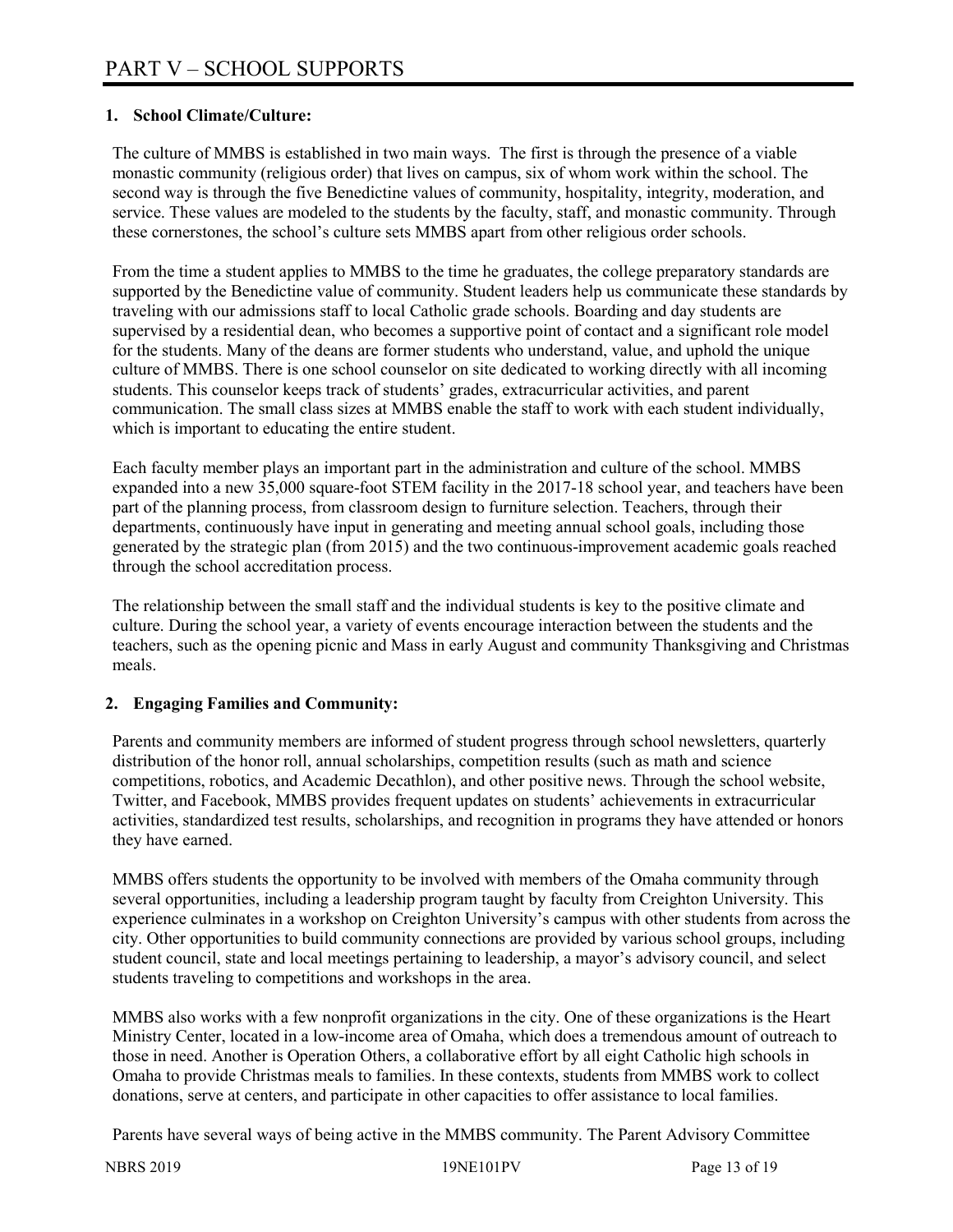(PAC) is a body of parents representing each MMBS grade level and the day-student population. The PAC meets quarterly with the head of school, dean of students and a monastic community member to discuss topics like accreditation, curriculum changes, strategic planning, and other relevant concerns. Parents also have the opportunity to serve on the Booster Club, which supports school athletics and activities. Our annual gala and auction, the Night of Knights, is also headed by parent volunteers who plan fundraising endeavors for the event.

#### **3. Professional Development:**

Professional development at MMBS has expanded over the past five years. During an August in-service, teachers meet to analyze standardized test data (ACT, SAT, and PSAT), the Archdiocese of Omaha criterion reference assessments, and results from the annual MMBS writing assessment. Through analysis and discussion, teachers identify areas in need of improvement and find ways to address them within academic departments.

Currently, faculty and staff have two ongoing goals for the students. The first is to improve students' writing skills, an area that was identified as needing improvement. Teachers have initiated strategies across their curricular areas to improve students' writing skills. Student skills continue to be assessed on a yearly basis through an internally-designed writing assessment. These results are analyzed during staff development sessions. Several faculty meetings have also focused on strategies to help students with writing across the curriculum.

A second area for improvement was identified through data from AdvancEd surveys and discussion from the strategic planning process, both of which revealed a weakness in technology. This resulted in the hiring of a director of technology, the installation of a fiber optic internet line, and the purchase of computer devices for teachers. MMBS has also formed a technology committee and added courses in computer science and cyber security. Staff development over the past two years has focused on the use of technology to support classroom instruction.

A spiritual aspect is included in MMBS professional development, which has involved the study of St. Benedict and the Benedictine Rule. During the August in-service, teachers and staff share a retreat experience involving the study of the Rule of St. Benedict. Through prayer and focused readings at faculty meetings, teachers discuss the impact that St. Benedict has on their teaching and interaction with students.

#### **4. School Leadership:**

MMBS is led by the head of school. Under the head of school are two assistant administrators, one serving as head of curriculum and the other as dean of students.

Within MMBS, managers are responsible for each department: the business manager, development director, director of admissions, dean of students, activities/athletic director, and head of facilities. This collaborative management team meets every week to discuss areas of concern, plan for upcoming events, and evaluate current practices or procedures.

The school board, appointed by the monastic community, is responsible for passing policies, setting the tuition and budget, and handling any issues that may need to be addressed. Membership is made up of the school management team, members of the monastic community and community members, alumni, and educators from other schools, each of whom serve three-year terms. The board meets six times each year. Members serve on standing committees that deal with admissions, development, finances, facilities, strategic planning, membership, and setting the agenda. The board is kept informed of test results, curriculum decisions, and other areas that affect instruction.

NBRS 2019 Page 14 of 19 Academic department heads at MMBS make up the curriculum committee. This committee meets monthly to discuss individual content areas, setting budgets, selecting and evaluating curriculum components, scheduling, forming content syllabi, and assessing instructional impact. The departments included are art, English, library/media, mathematics, physical education and health, science, social studies, technology,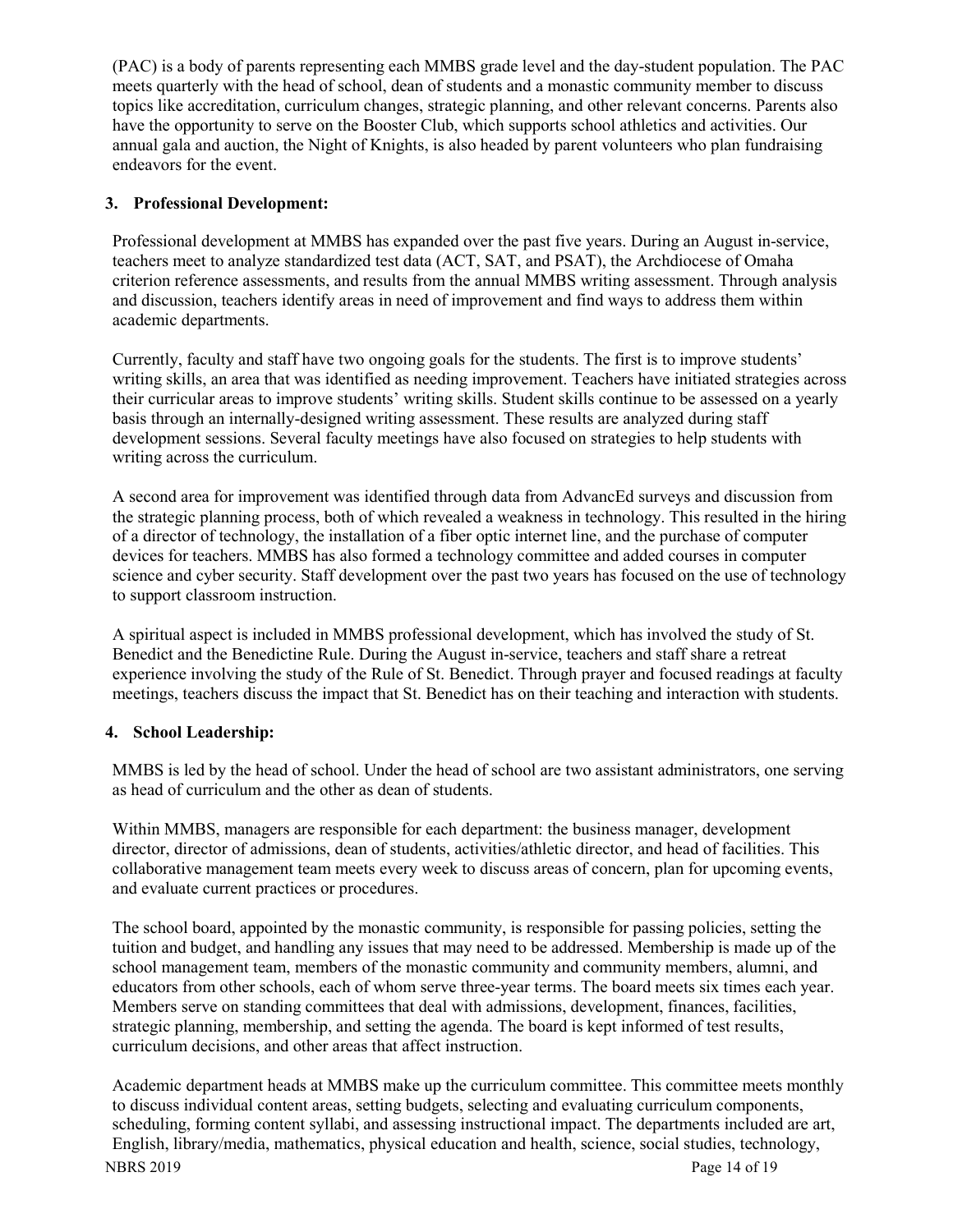theology, and foreign language. The department heads meet with their departments.

The head of school works frequently with the administrative team, which consists of the administrative assistant, two school counselors, the dean of students, the head of curriculum, and the activities/athletic director. This team coordinates many of the daily decisions that impact the school, including calendar items, student and parent concerns, special events or guest speakers, and other issues.

MMBS is a boarding school with residential deans living in the student dormitory. Each week the head of school meets with the dean of students, residential deans, and school counselors. This meeting addresses the issues of individual students as well as class dynamics, both in the dorm and in the classroom. Student grades, behavior, and family issues are identified in these discussions. The team works proactively and, when necessary, reactively to keep students successful, focused, and happy.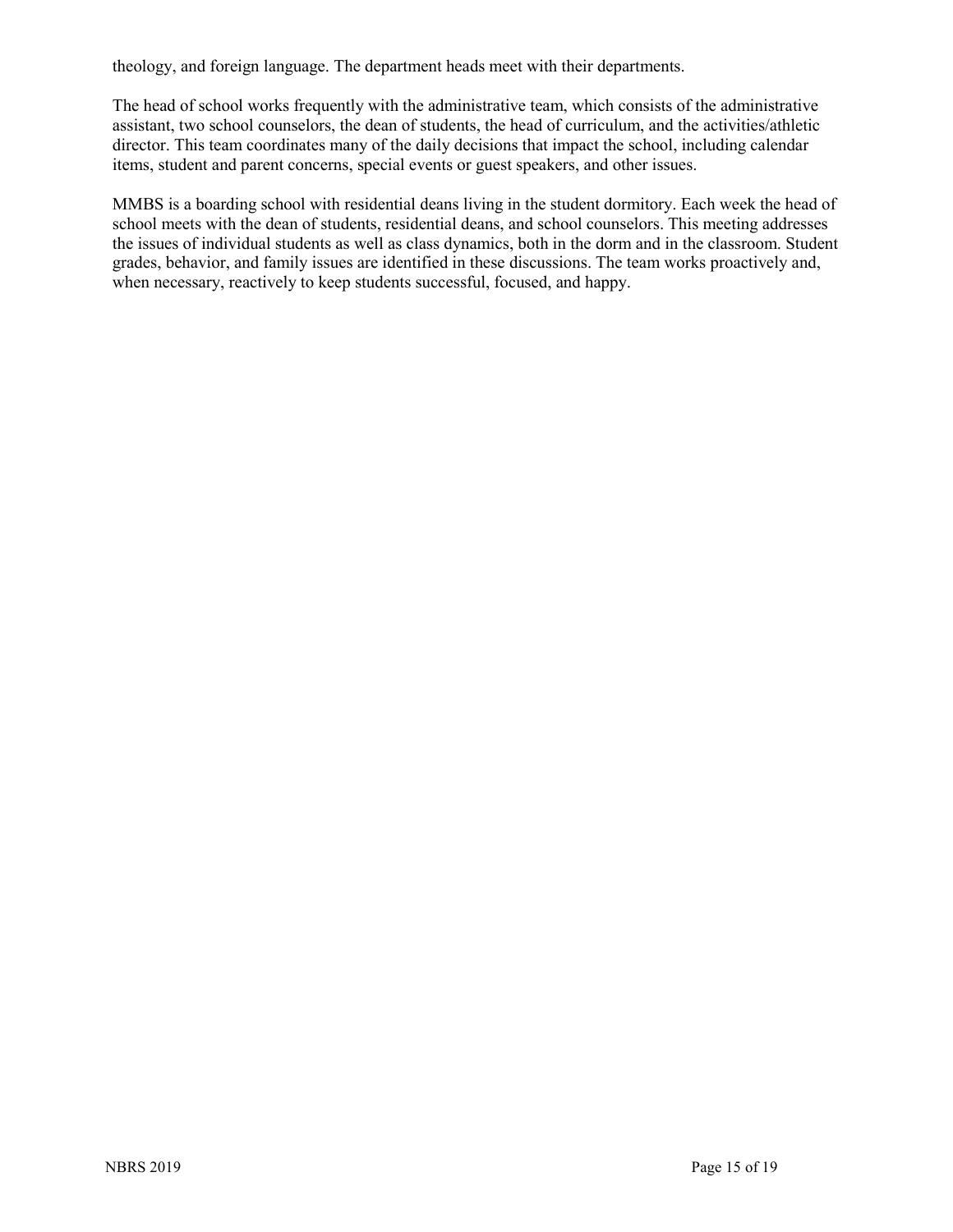# PART VI – STRATEGIES FOR ACADEMIC SUCCESS

MMBS has promoted academic success for its students through the strategy of high expectations that permeate the school and culture. The admissions director establishes these expectations when visiting and recruiting potential students. When visiting local Catholic grade schools, the admissions director takes current MMBS students along to give presentations to prospective students, informing them of the nature of a college preparatory education and what to expect in terms of homework, test performance, and extracurricular participation.

The MMBS application process continues the culture of high expectations through the following requirements: an application, eighth-grade transcript, three letters of recommendation, entrance/placement exam, and interview. Five staff members are appointed to the admissions committee and potential students are evaluated by each. During the acceptance process, each student's needs are addressed through placement in appropriate courses.

Teachers establish high expectations through their course syllabi. Teacher expectations and student effort result in high achievement through a number of measurements. The class of 2018 had an ACT composite average of 28.0 and a SAT average of 1337. A record number of students from that class took AP exams. Of those students, 84% scored a 3 or higher on these tests. MMBS regularly exceeds the state of Nebraska and global averages on AP exams. These results reveal college-readiness in the student body.

The college planning process is another key strategy for student success. A team of three members in the college counseling department work comprehensively with students as early as their freshman year. The student advocate/counselor meets weekly with each freshman to keep track of his grades, extracurriculars, and classroom behavior. While setting high expectations is important, student retention is also extremely important, and MMBS currently holds close to a 97% retention rate.

The college counseling department meets weekly with juniors and seniors in a college planning class in addition to frequent individual meetings to discuss college applications. Students are encouraged not only to excel in academics but also to pursue personal interests and activities that set them apart from others. The residential deans also monitor grades and performance. Students graduate with placement in the college or university that fits them best.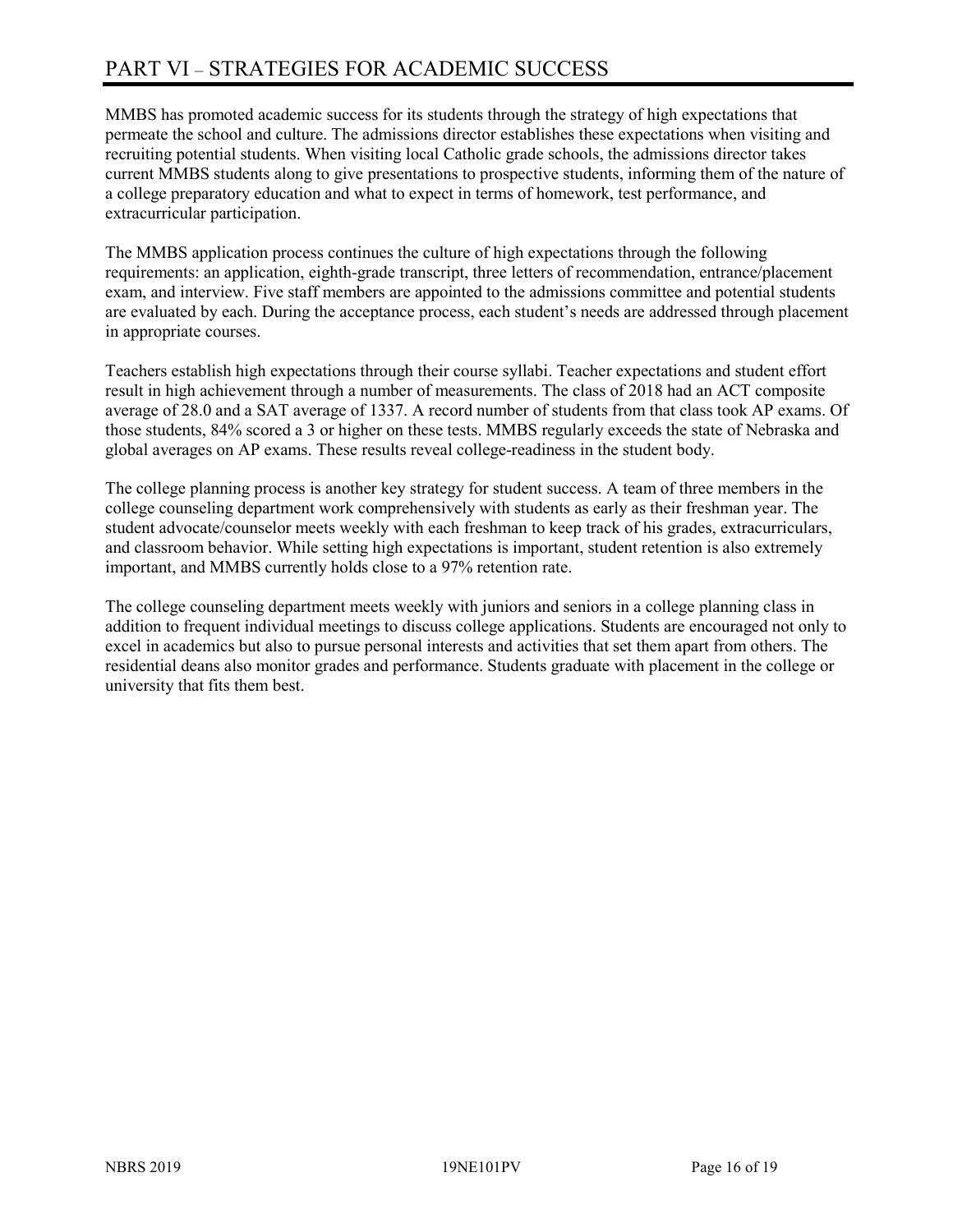## PART VII – NON-PUBLIC SCHOOL INFORMATION

1. Non-public school association(s): Catholic

Identify the religious or independent associations, if any, to which the school belongs. Select the primary association first.

|    | 2. Does the school have nonprofit, tax-exempt $(501(c)(3))$ status?                                    | Yes X   | No. |
|----|--------------------------------------------------------------------------------------------------------|---------|-----|
| 3. | What is the educational cost per student?<br>(School budget divided by enrollment)                     | \$19109 |     |
| 4. | What is the average financial aid per student?                                                         | \$6035  |     |
| 5. | What percentage of the annual budget is devoted to<br>scholarship assistance and/or tuition reduction? | 12%     |     |
| 6. | What percentage of the student body receives<br>scholarship assistance, including tuition reduction?   | 50%     |     |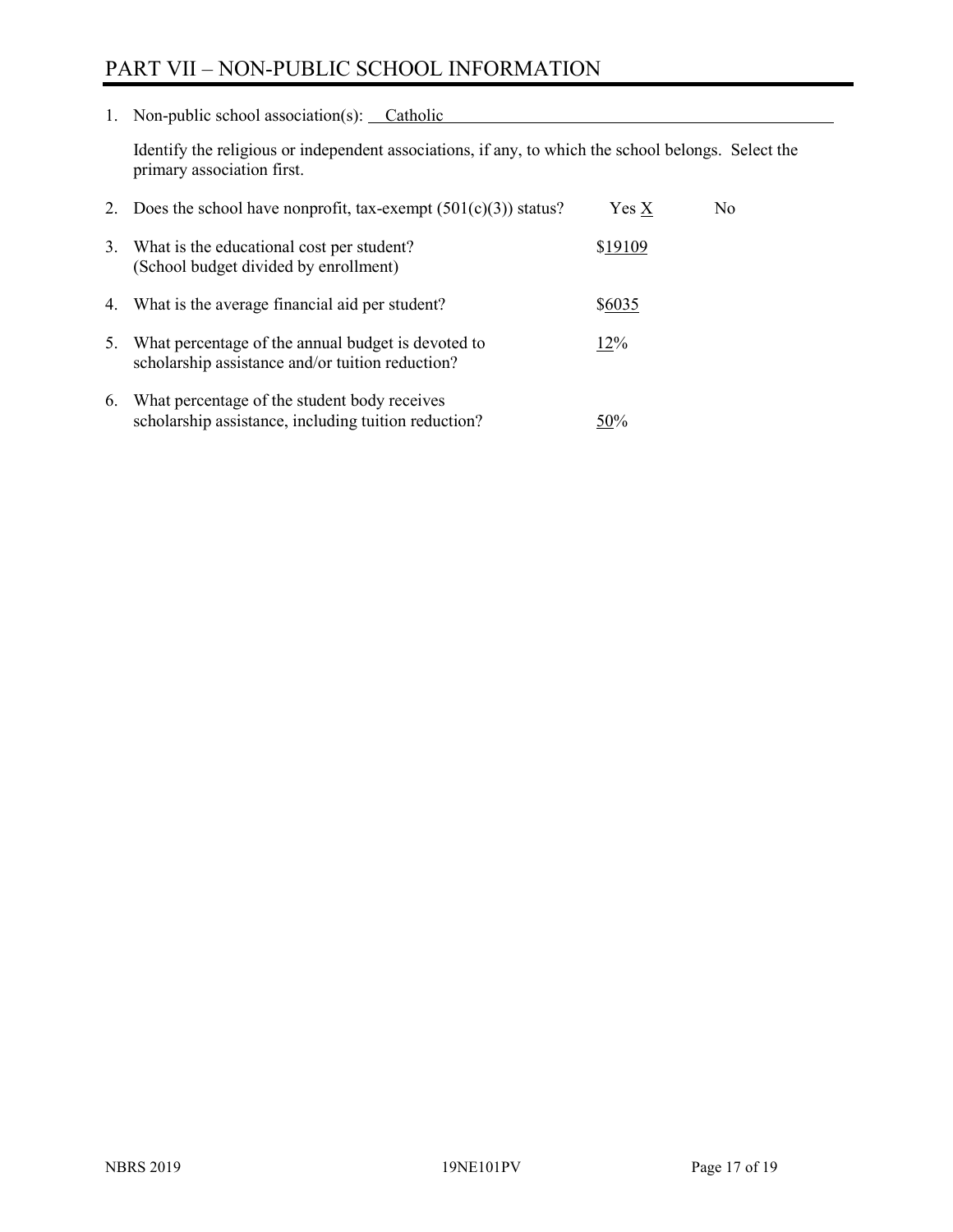## PART VIII – ASSESSMENT RESULTS FOR NORM-REFERENCED TESTS

#### **REFERENCED BY NATIONAL NORMS**

| Subject: Math                        | <b>Test: ACT</b>      | Grade: 12                |
|--------------------------------------|-----------------------|--------------------------|
| <b>Edition/Publication Year:</b> N/A | <b>Publisher: ACT</b> | Scores are reported here |
|                                      |                       | <b>as:</b> Scaled scores |

| School Year                                | 2017-2018 |
|--------------------------------------------|-----------|
| Testing month                              | Apr       |
| <b>SCHOOL SCORES</b>                       |           |
| Average Score                              | 27.3      |
| Number of students tested                  | 52        |
| Percent of total students tested           | 91        |
| Number of students alternatively assessed  | 0         |
| Percent of students alternatively assessed | 0         |
| <b>SUBGROUP SCORES</b>                     |           |
| 1. Other 1                                 |           |
| Average Score                              | 0         |
| Number of students tested                  | 0         |
| 2. Other 2                                 |           |
| Average Score                              | 0         |
| Number of students tested                  | 0         |
| 3. Other 3                                 |           |
| Average Score                              | $\theta$  |
| Number of students tested                  | 0         |

**NOTES:**